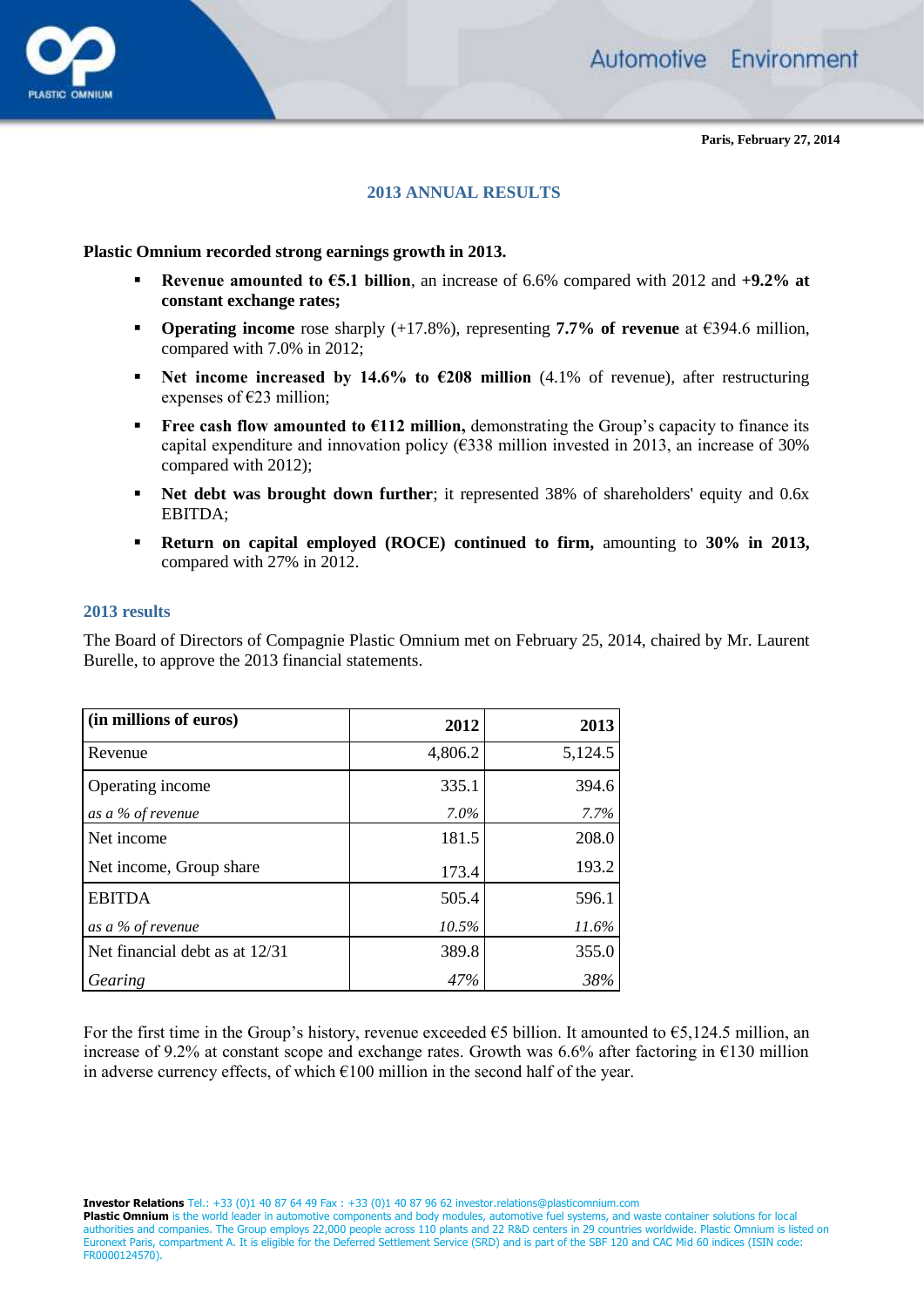

#### *Automotive*

In 2013, the revenue from automotive activities amounted to  $\epsilon$ 4,655.2 million, an increase of 7.2%, and +10% at constant scope and exchange rates, compared with growth of 3.5% in global automotive production.

The Group's growth strategy, based on technological leadership and a stronger industrial footprint in high-growth countries, allowed Plastic Omnium to grow across all regions. Operations in Europe grew by 9% at constant exchange rates, benefiting in particular from the launch of innovative offers in terms of weight and emissions reductions (tailgates, SCR emission control system for diesel vehicles, etc.). The 11% increase in activity in North and South America was driven by investments made for Ford in the US, Volkswagen in Mexico and Toyota in Brazil. The commissioning of five new plants in China, bringing the number of Chinese industrial facilities to 19, contributed to the 10% growth in revenue in Asia.

The Automotive Division pressed ahead with its industrial excellence plans in 2013, achieving a further reduction in non-quality costs, and successfully launching 107 new programs. It also took specific measures to lower recurring expenses in France and Europe, notably including the closure of two plants in August 2013, one in Belgium and the other in Germany. Together, these measures resulted in a significant improvement in operating income, which amounted to  $\epsilon$ 370 million (7.9% of revenue), compared with €316 million in 2012 (7.3% of revenue).

#### *Environment*

Plastic Omnium Environment recorded revenue of €469.3 million, an increase of 1.9% at constant scope and exchange rates. The division strengthened its position in Europe amidst budgetary restrictions among local authorities.

The restructuring and cost-cutting plan rolled out during the first half of 2013, with a target saving of  $\epsilon$ 15 million on a full-year basis, was fully implemented. Its impact began to materialize in the second half of 2013, with the operating margin firming from 2.8% of revenue in the first half to 7.6% in the second.

## **Net income of €208 million: 4.1% of revenue**

Net income increased by 14.6% to  $\epsilon$ 208 million, after restructuring expenses of  $\epsilon$ 23 million. It represented 4.1% of revenue, compared with 3.8% in 2012. The Group share of net income was  $\epsilon$ 193.2 million, an increase of 11.4%.

Earnings per share increased by 9% to  $\epsilon$ 1.32, compared with  $\epsilon$ 1.21 in 2012.

### **Free cash flow of €112 million: 2.2 % of revenue**

EBITDA amounted to  $\epsilon$ 596 million (11.6% of revenue), an increase of 18%, and cash flow amounted to  $\epsilon$ 537 million (10.5% of sales, an increase of 13%).

As announced, 2013 saw an increase in capital expenditure, which amounted to €338 million, or 6.6% of revenue. This included the construction or commissioning of 11 new plants (10 in China and 1 in Russia), and the start of construction of the global fuel systems R&D center in Compiègne (France), as well as the new building complex in Lyon (France).

Taking into account the 30% increase in these investments and the payment of €26 million in restructuring expenses, free cash flow amounted to  $E112$  million. Net operating cash flow (before real estate and restructuring) totaled  $\epsilon$ 193 million.

Factoring in €57 million in dividend payments and buybacks of treasury stock, the Group's net debt closed the year at €355 million, compared with €390 million at the end of 2012.

**Investor Relations** Tel.: +33 (0)1 40 87 64 49 Fax : +33 (0)1 40 87 96 62 investor.relations@plasticomnium.com

Plastic Omnium is the world leader in automotive components and body modules, automotive fuel systems, and waste container solutions for local authorities and companies. The Group employs 22,000 people across 110 plants and 22 R&D centers in 29 countries worldwide. Plastic Omnium is listed on Euronext Paris, compartment A. It is eligible for the Deferred Settlement Service (SRD) and is part of the SBF 120 and CAC Mid 60 indices (ISIN code: FR0000124570).